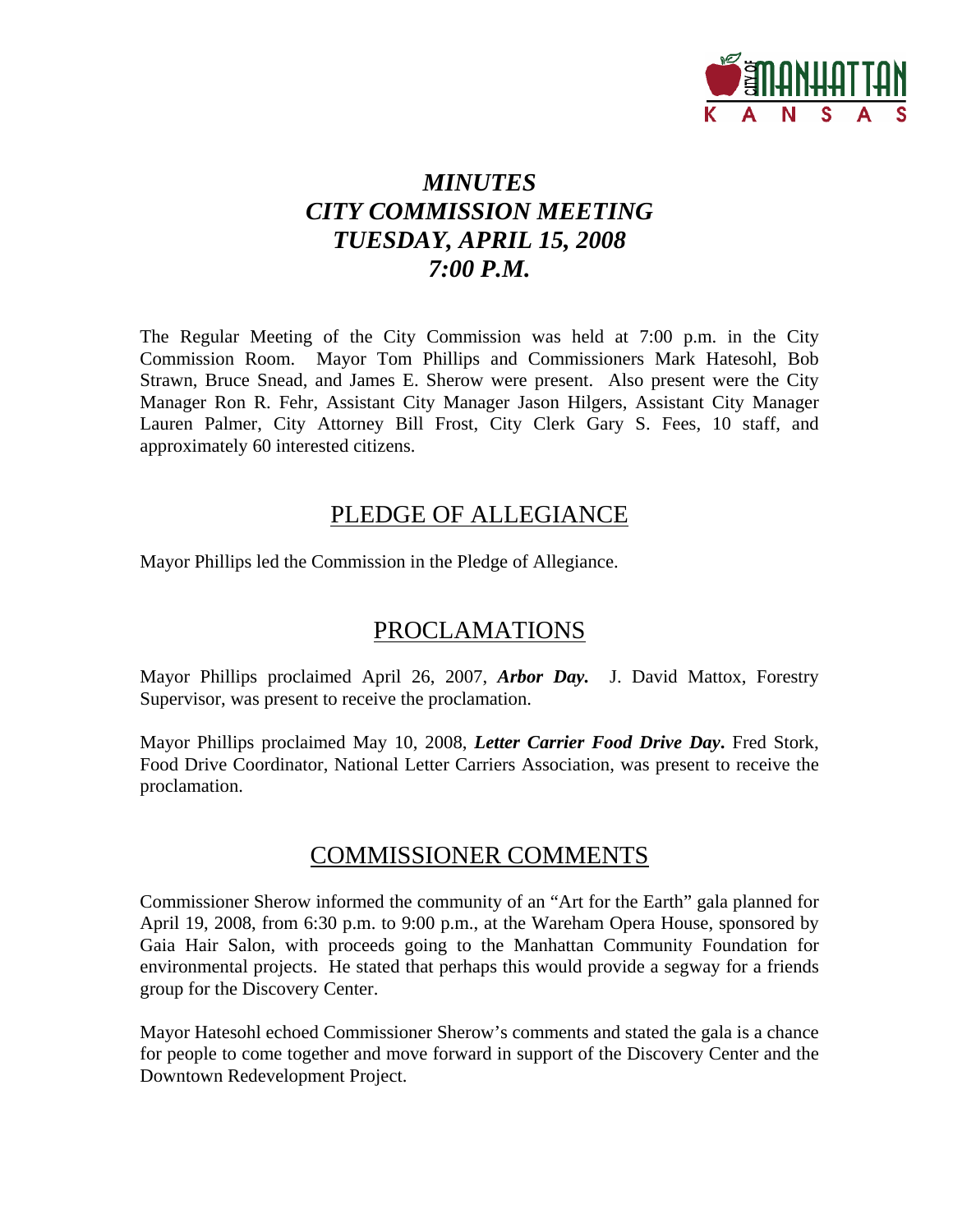## **MINUTES**

Commissioner Sherow moved to approve the minutes of the Regular City Commission Meeting held Tuesday, April 1, 2008. Commissioner Snead seconded the motion. On a roll call vote, motion carried 5-0.

# REORGANIZATION

Mayor Phillips commented on the achievements and opportunities during his term as Mayor.

Gary Fees, City Clerk, called for the election of a new Mayor. Commissioner Strawn moved that Commissioner Mark Hatesohl be appointed to serve as Mayor until the second legislative meeting in April 2009. Commissioner Snead seconded the motion. On vote, motion carried 5-0.

Newly Elected Mayor Mark Hatesohl called for the election of a new Mayor Pro Tem. Commissioner Snead moved that Commissioner Strawn be appointed to serve as Mayor Pro Tem until the second legislative meeting in April 2009. Commissioner Sherow seconded the motion. On vote, motion carried 5-0.

Mayor Hatesohl and City Manager Ron Fehr presented outgoing Mayor Phillips with a plaque commemorating his tenure as Mayor.

Mayor Hatesohl addressed the Commission and the general public with his vision and goals for the next year.

At 7:35 p.m., the Commission took a brief recess.

## CONSENT AGENDA

(\* denotes those items discussed)

### **CLAIMS REGISTER NOS. 2579 and 2580**

The Commission approved Claims Register No. 2579 and 2580 authorizing and approving the payment of claims from March 26, 2008, to April 8, 2008, in the amounts of \$1,205,630.48 and \$7,109.15, respectively.

### **LICENSE – TREE MAINTENANCE**

The Commission approved a Tree Maintenance license for calendar year 2008 for Wassenberg Stump Removal, 108 2<sup>nd</sup> Street, of Home, Kansas.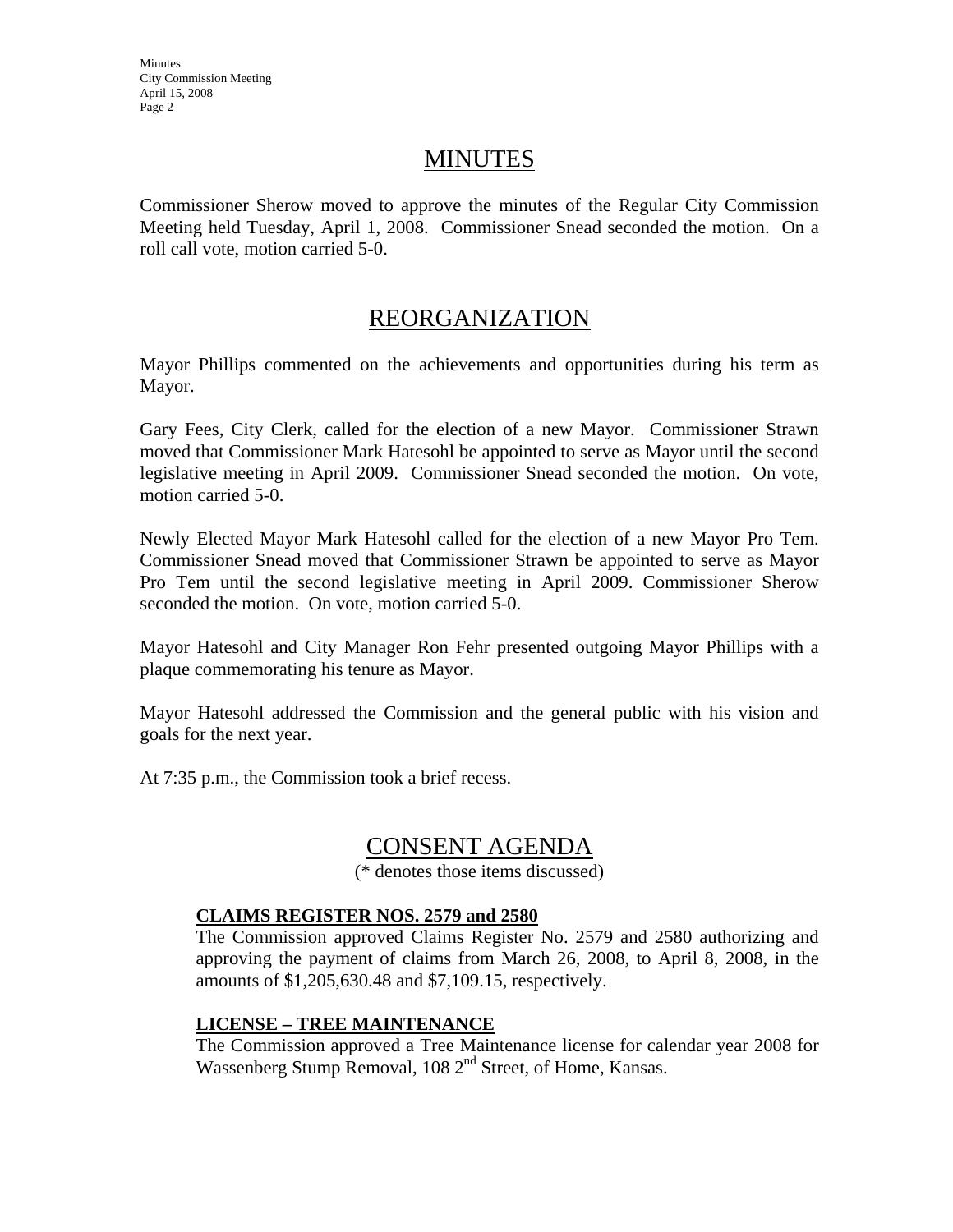## CONSENT AGENDA (*CONTINUED*)

#### **\* ORDINANCE NO. 6692 – AMEND – USE OF CITY RIGHT-OF-WAY**

Doug Stigge, 1202 Moro Street, provided additional comments and voiced concerns with sign boards, space limitations on the sidewalks, and penalties for violating the ordinance.

Katharine Jackson, Assistant City Attorney, responded to questions regarding sign boards, space requirements, and penalties that may occur as a result of violation of the City's ordinance.

The Commission approved Ordinance No. 6692 amending Sections 4-2 and 30-1 and Article IV of Chapter 30 of the Code of Ordinances relating to the obstruction and temporary use of city street, alleys, sidewalks, public places, public plazas, and right-of-ways.

#### **ORDINANCE NO. 6693 – REZONE – STONE POINTE TOWNHOMES**

The Commission approved Ordinance No. 6693 rezoning Stone Pointe Townhomes Residential Planned Unit Development, generally located southeast of the intersection of Scenic Drive and Highland Ridge Drive, from R-3, Multiple-Family Residential District with AO, Airport Overlay District, to PUD, Residential Planned Unit Development District with AO, Airport Overlay District, based on the findings in the Staff Report, with the five conditions recommended by the Manhattan Urban Area Planning Board. *(See Attachment No. 1)* 

### **ORDINANCE NO. 6694 – BRIANNA COURT – NO PARKING AND ONE WAY DESIGNATIONS**

The Commission approved Ordinance No. 6694 removing parking along the inside of the Brianna Court circle and designating as "One Way" the counter clockwise route around the subdivision.

#### **ORDINANCE NO. 6695 – AMEND – RETAIL SALE OF FIREWORKS**

The Commission approved Ordinance No. 6695 amending Section 13-52 of the Code of Ordinances relating to retail sale of fireworks.

### **RESOLUTION NO. 041508-A – PETITION – LEE MILL HEIGHTS ADDITION, UNIT FOUR - STORMWATER IMPROVEMENTS (SM0703)**

The Commission found the petition sufficient and approved Resolution No. 041508-A finding the project advisable and authorizing construction for Lee Mill Heights Addition, Unit Four, Stormwater Improvements (SM0703).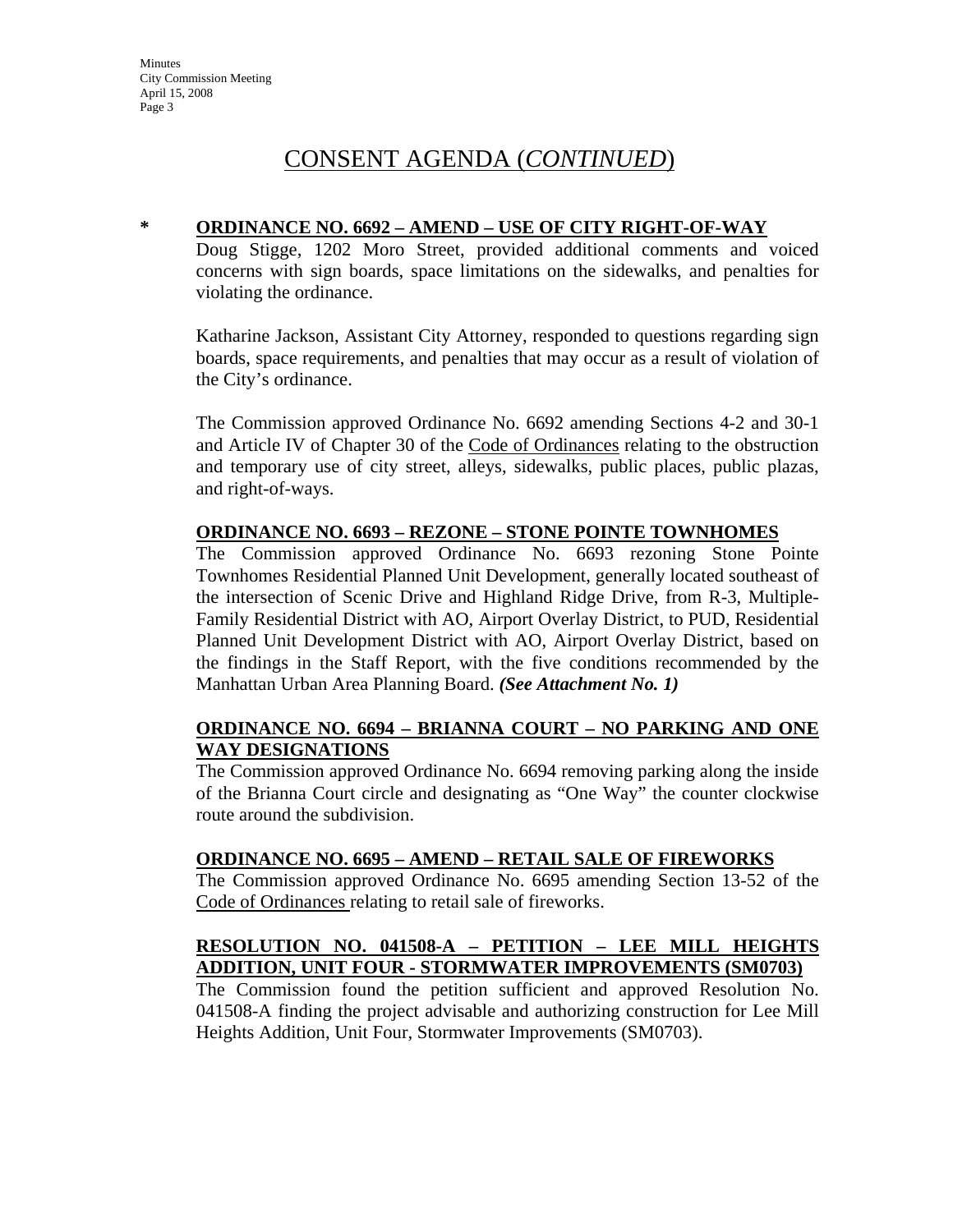# CONSENT AGENDA (*CONTINUED*)

## **RESOLUTION NO. 041508-B – PETITION – LEE MILL HEIGHTS ADDITION, UNIT FOUR - STREET IMPROVEMENTS (ST0710)**

The Commission found the petition sufficient and approved Resolution No. 041508-B finding the project advisable and authorizing construction for Lee Mill Heights Addition, Unit Four, Street Improvements (ST0710).

### **RESOLUTION NO. 041508-C – PETITION – LEE MILL HEIGHTS, UNIT FOUR – SANITARY SEWER IMPROVEMENTS (SS0706)**

The Commission found the petition sufficient and approved Resolution No. 041508-C finding the project advisable and authorizing construction for Lee Mill Heights Addition, Unit Four, Sanitary Sewer Improvements (SS0706).

## **RESOLUTION NO. 041508-D – PETITION – LEE MILL HEIGHTS ADDITION, UNIT FOUR - WATER IMPROVEMENTS (WA0706)**

The Commission found the petition sufficient and approved Resolution No. 041508-D, finding the project advisable and authorizing construction for Lee Mill Heights Addition, Unit Four, Water Improvements (WA0706).

## **AGREEMENT – ENGINEERING SERVICES – LEE MILL HEIGHTS ADDITION, UNIT FOUR (SM0703, ST0710, SS0706, WA0706)**

The Commission authorized the Mayor and City Clerk to execute an agreement with Schwab-Eaton, P.A., of Manhattan, Kansas, to perform engineering services for the stormwater (SM0703), street (ST0710), sanitary sewer (SS0706), and water (WA0706) improvements, of Lee Mill Heights Addition, Unit Four.

## **RESOLUTION NO. 041508-E – KDOT AGREEMENT – KLINK 1R RESURFACING IMPROVEMENTS ALONG FORT RILEY BOULEVARD (WESTWOOD DRIVE TO WILDCAT CREEK BRIDGE) (ST0812)**

The Commission approved Resolution No. 041508-E authorizing the Mayor and City Clerk to execute Agreement No. 45-08 with the Kansas Department of Transportation for the KLINK 1R Resurfacing improvements on Fort Riley Boulevard (K-18) from its intersection with Westwood Drive to the Wildcat Creek Bridge (ST0812) at an estimated cost of \$230,000.00.

## **\* CONTRACT – ARCHITECTURAL SERVICES – CITY PARK PAVILION (CPX04P)**

Curt Loupe, Director of Parks and Recreation, provided additional information and answered questions from the Commission.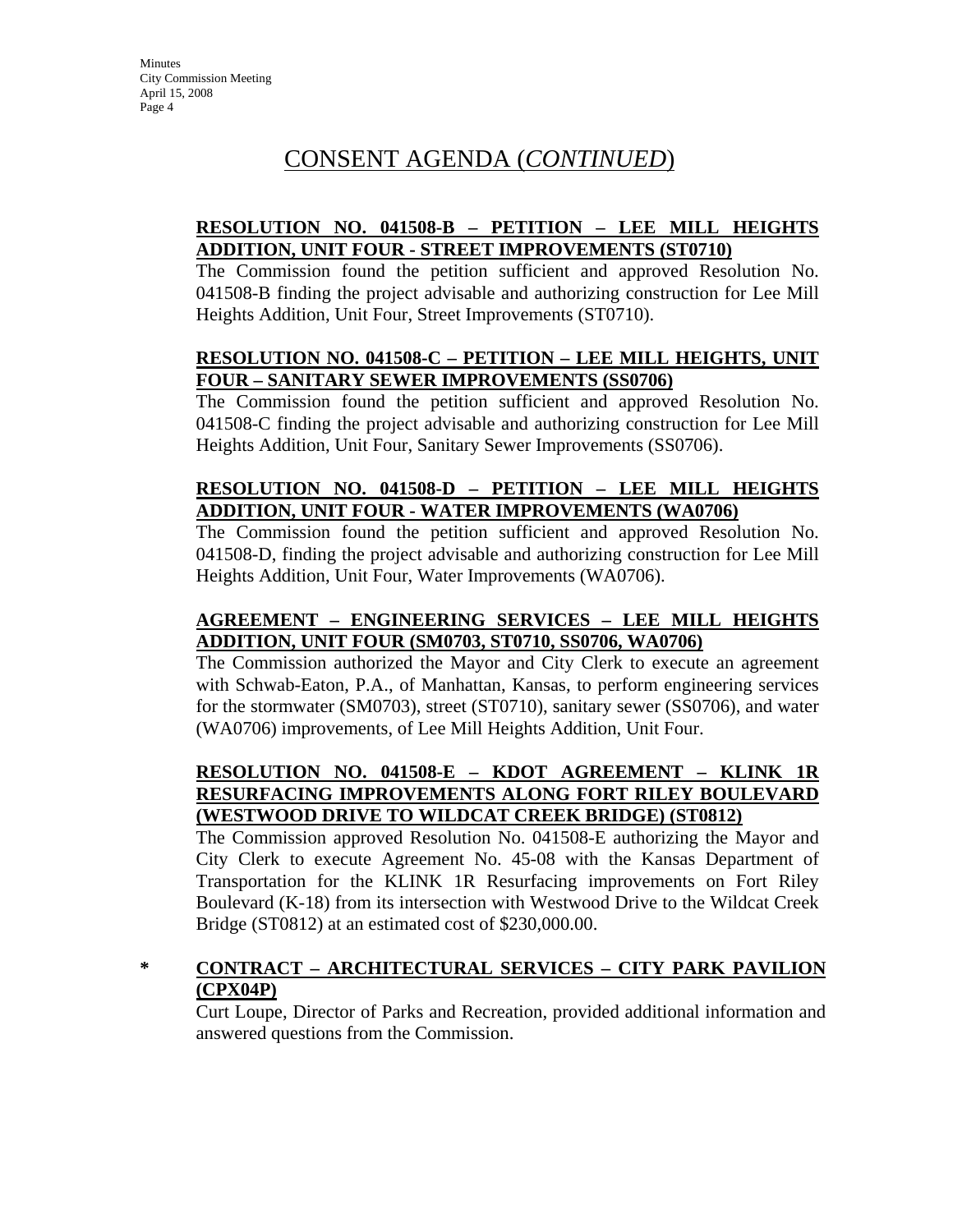# CONSENT AGENDA (*CONTINUED*)

## **\* CONTRACT – ARCHITECTURAL SERVICES – CITY PARK PAVILION (CPX04P)** *(CONTINUED)*

The Commission approved the selection of Bruce McMillan AIA, Architects, P.A., of Manhattan, Kansas, and approved a contract for professional services with Bruce McMillan AIA, Architects, P.A., of Manhattan, Kansas, in an amount not to exceed \$102,700.00 for the City Park Pavilion Project (CIP # CPX04P).

## **AMENDMENT – ENGINEERING SERVICES – US 24 AND MARLATT AVENUE (ST0612)**

The Commission approved and authorized the Mayor and City Clerk to execute the amendment to the Engineering Services Agreement for the US-24 and Marlatt Avenue Street and Stormwater Drainage Improvements (ST0612) for utility relocation purposes, resulting in a net increase in the amount of \$26,078.00 to the contract with Bartlett and West, Inc., of Manhattan, Kansas.

## **CHANGE ORDER NO. 1 – CEDAR GLEN – STREET IMPROVEMENTS (ST0618)**

The Commission approved Change Order No. 1 for Cedar Glen Street Improvements (ST0618) resulting in a net increase in the amount of \$10,452.00 (+2.57%) to the contract with Paver's Inc., of Salina, Kansas.

## **\* SET JUST COMPENSATION – WATER TREATMENT PLANT AND WELLFIELD IMPROVEMENT PROJECT (WA0611)**

Ron Fehr, City Manager, provided additional information and clarification.

The Commission established the values of "just compensation" for the acquisition of property and easements for the Water Treatment Plant and Wellfield Improvement Project (WA0611) and authorized City Administration to begin negotiations with the property owners for acquisition of the required properties and easements and to make offers to the property owners based upon such "just compensation".

## **\* SET JUST COMPENSATION – AIRPORT RUNWAY EXTENSION PROJECT**

Ron Fehr, City Manager, provided additional information and clarification.

The Commission established the values of "just compensation" for the acquisition of property for runway extension at Manhattan Regional Airport and authorized City Administration to begin negotiations and to make an offer based upon such "just compensation".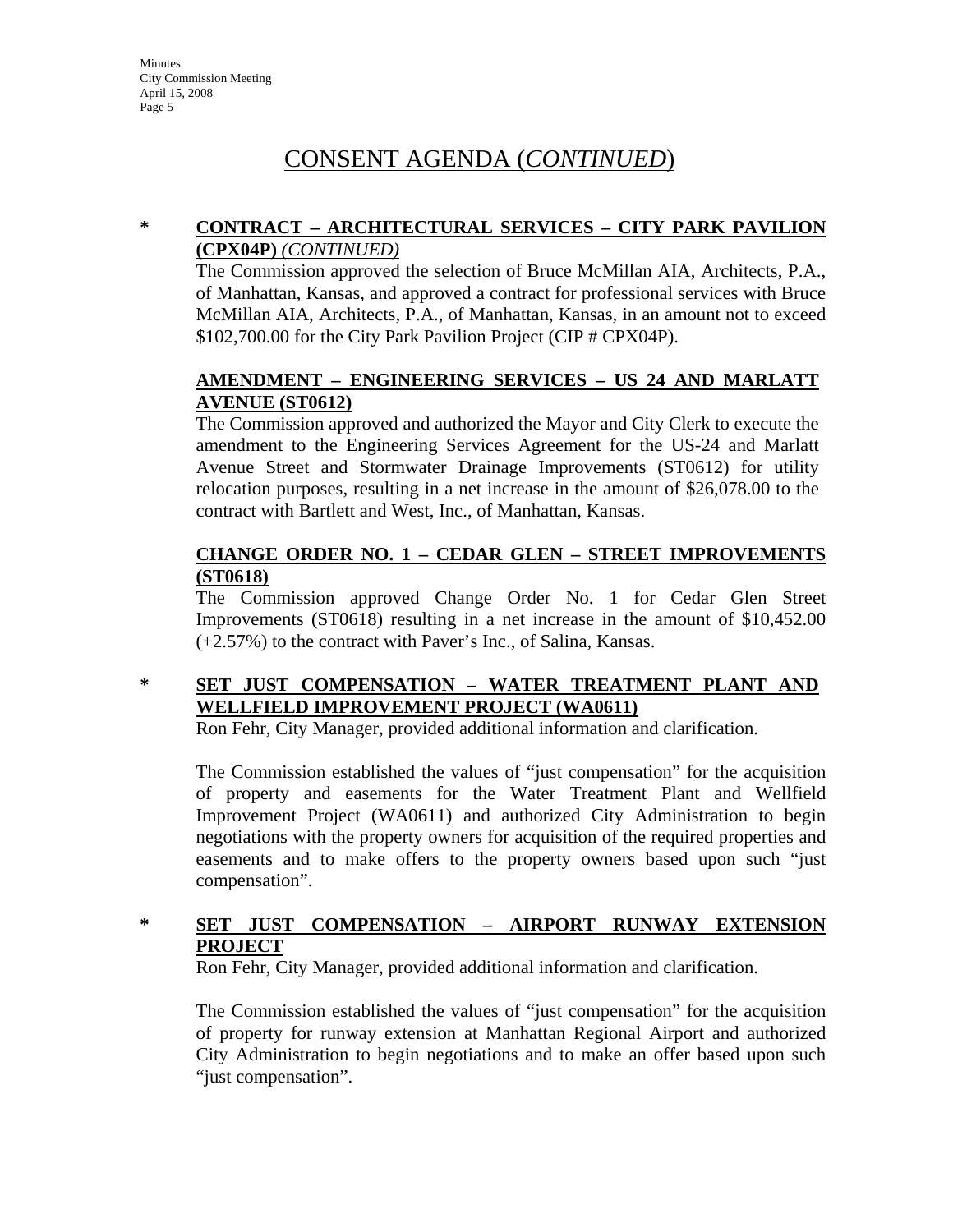## CONSENT AGENDA (*CONTINUED*)

#### **\* PURCHASE – CEMETERY DIVISION – 2008 ONE-TON DUMP TRUCKS**

The Commission approved the purchase of two (2) 2008 one-ton gasoline 4x4 dual dump trucks in the amount of \$53,672.00 from Dick Edwards Ford, of Manhattan, Kansas, for the Cemetery Division, replacing one 2 1/2–ton dump truck with an overall savings of \$37,128.00.

#### **\* PURCHASE – PARKS DIVISION – HUSTLER RANGEWING MOWER**

Commissioner Strawn stated that if any more sole source, single bid contracts were received, that he would recommend the City Commission decline those contracts.

Ron Fehr, City Manager, responded to questions from the Commission.

Curt Loupe, Director of Parks and Recreation, provided additional information and answered questions from the Commission.

The Commission approved the purchase of one (1) Hustler Rangewing Mower in the amount of \$32,200.00 from Brooks Yamaha Sales, of Manhattan, Kansas, replacing an older unit for use by the Parks Division.

#### **BOARD APPOINTMENTS**

The Commission approved the following appointments by Mayor Hatesohl to the Library Board.

#### *Library Board*

Appointment of Janet Duncan, 1270 Bluemont Drive, to a four-year term. Ms. Duncan's term will begin May 1, 2008, and will expire April 30, 2012.

Appointment of Brice Hobrock, 4009 Snowy Reach, to a four-year term. Mr. Hobrock's term will begin May 1, 2008, and will expire April 30, 2012.

After discussion, Commissioner Snead moved to approve the consent agenda. Commissioner Sherow seconded the motion. On a roll call vote, motion carried 5-0.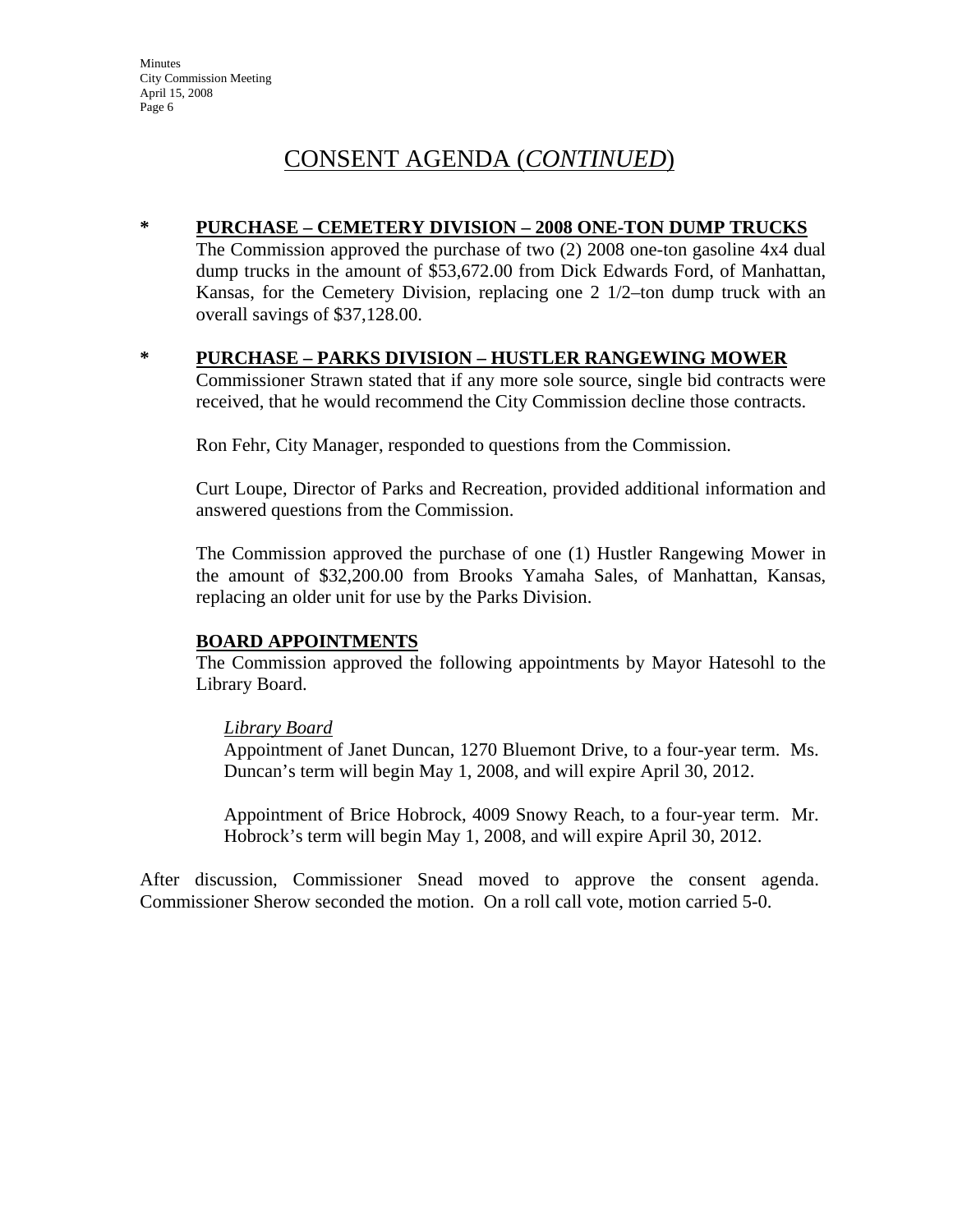# GENERAL AGENDA

### **APPLICATION - U. S. SMALL BUSINESS ADMINISTRATION GRANT - CHILD CARE FACILITY IMPROVEMENTS**

Ron Fehr, City Manager, stated that he would not participate on the item due to his spouse serving on the Board for the KSU Child Development Center.

Lauren Palmer, Assistant City Manager, presented the item.

Jeff Rosenow, President, Board of Directors, Manhattan Day Care, provided additional background information on the operations of Manhattan Day Care and asked the Commission to support the item.

Debra Ring, Director, Kansas State Child Development Center, informed the Commission that funding for this project is very much needed and provided information on the number of children that they serve. She then answered questions from the Commission about the families they serve and the playground equipment that would be purchased with the funds.

Jeff Rosenow, President, Board of Directors, Manhattan Day Care, responded to additional questions from the Commission about the number of children and families they serve and stated they would be talking with employers in the future about the possibility of partnering with Manhattan Day Care.

Debra Ring, Director, Kansas State Child Development Center, provided additional information to the Commission regarding playground equipment and explained how these funds would be leveraged.

After discussion, Commissioner Phillips moved to authorize City Administration to sign an application for the 2008 Congressional Earmark Program through the U. S. Small Business Administration for funds to support expansion projects for the KSU Child Development Center and the Manhattan Day Care and Learning Center. Commissioner Snead seconded the motion. On a roll call vote, motion carried 5-0.

### **DONATION OF LAND FOR A CITY PARK - PRAIRIE LAKES**

Commissioner Sherow moved to remove the item from the table. Commissioner Snead seconded the motion. On a roll call vote, motion carried 5-0.

Curt Loupe, Director of Parks and Recreation, presented the item. He then responded to questions from the Commission regarding concerns that led to the recommendation of denial for the acceptance of the land donation and stated that the Homeowners' Association is responsible for taking care of the property.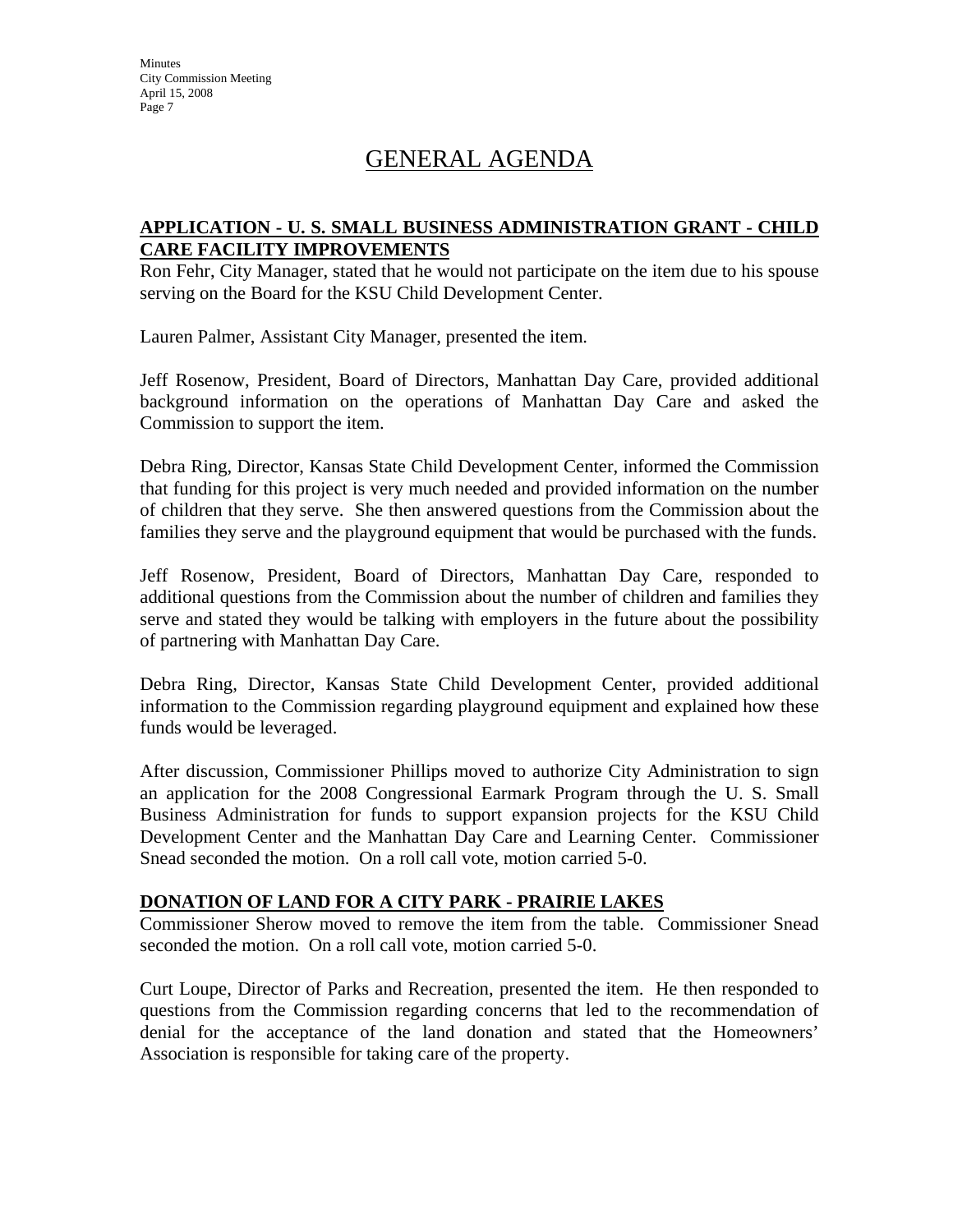# GENERAL AGENDA (*CONTINUED*)

### **DONATION OF LAND FOR A CITY PARK - PRAIRIE LAKES** *(CONTINUED)*

Bill Frost, City Attorney, provided clarification on the Restrictive Covenant Agreement created, making the owner responsible for maintenance of the lake.

Curt Loupe, Director of Parks and Recreation, provided additional information on the City's plans near Eisenhower School. He then responded to questions from the Commission and identified upcoming park and pool projects and maintenance items that need to be funded.

Russ Weisbender, Overlay Properties, Inc., stated that he was here because of a public call for more park space on the northeast side of Manhattan and provided background information on the item. He informed the Commission that he was willing to help with this, but needed help from the City. He then voiced displeasure in the way that this item was handled and that the development did not have streets in yet. He then stated that he and his partner have invested to create something that not only enhances long-standing stormwater drainage problems, but is aesthetically pleasing. He asked the Commission to take a good look at what they're asking for. He then responded to questions from the Commission regarding the land that was forfeited for the lake versus the installation of a concrete-lined ditch.

Loren Pepperd, 3005 Tomahawk Circle, voiced concern with the houses that are in this area; especially homes that are associated with the military with the owner currently overseas. He stated that the homeowners are unaware that they are responsible for the lake through the Homeowners Association and that they do not understand restrictive covenants. He then responded to questions from the Commission regarding articles in the Manhattan Mercury on this item and, shared his concern for these costs being shifted to the homeowner and the need to disclose all material facts associated with the real estate.

Ron Fehr, City Manager, provided additional information on the restrictive covenant and drainage easement.

Loren Pepperd, 3005 Tomahawk Circle, voiced concern with additional taxing on affordable housing with homeowners that have borrowed to the hilt, resulting in an increase of foreclosures. He then stated that community parks throughout town are needed, that the City has not overbuilt, and informed the Commission of parking problems near Eisenhower School when baseball is occurring.

Curt Loupe, Director of Parks and Recreation, provided additional information on the activities and parking issues raised near Eisenhower School.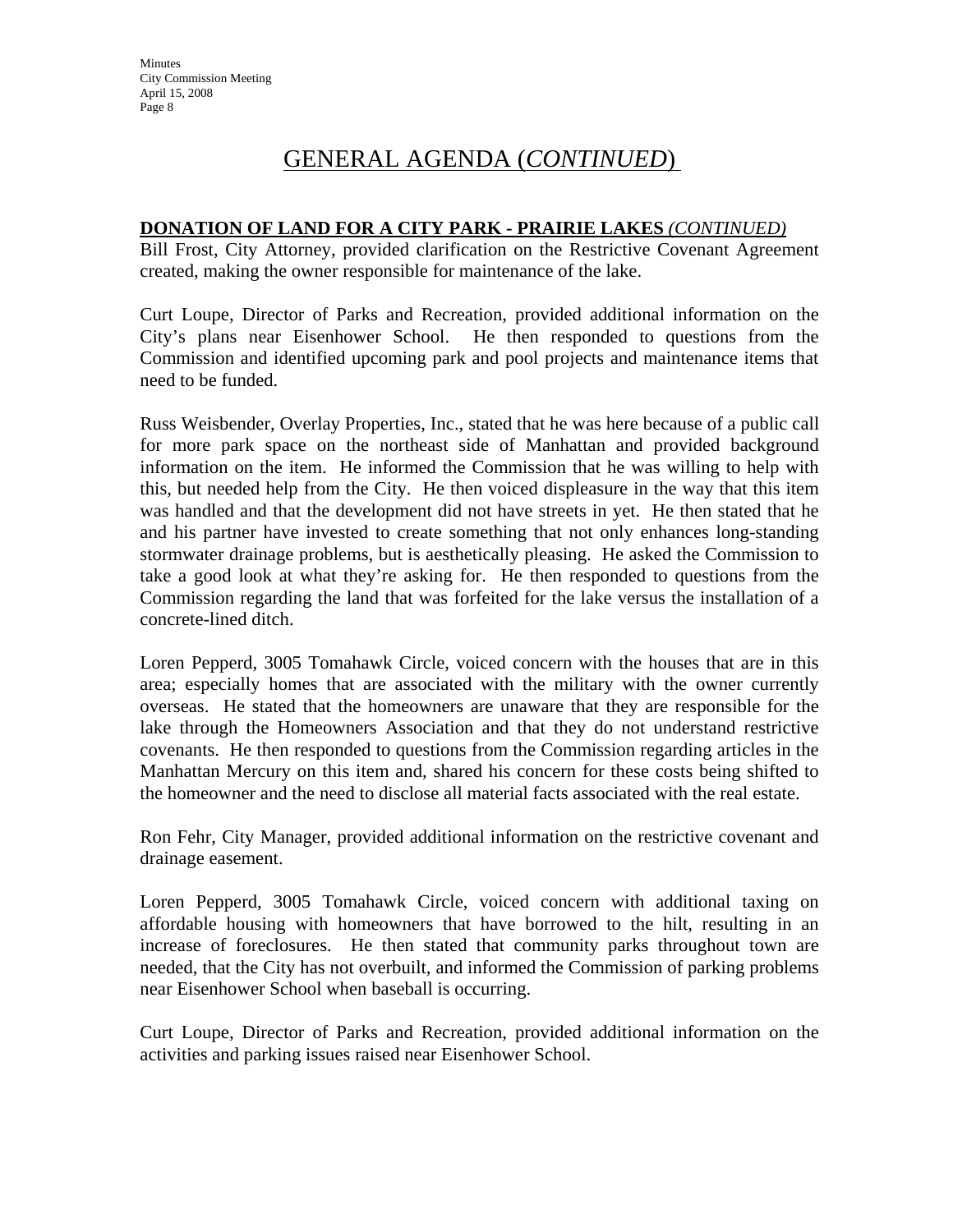## GENERAL AGENDA (*CONTINUED*)

#### **DONATION OF LAND FOR A CITY PARK - PRAIRIE LAKES** *(CONTINUED)*

Doug DeMonbrun, 1430 Poyntz Avenue, provided additional background information on Northfield, Cedar Glen, and Prairie Lakes, Unit Three, developments. He stated that the benefit process that the City provides through the use of special assessments, allows the developers to build less expensive houses. He questioned the lower percentage provided by the City for this development in relationship to a higher percentage given by the City to an adjacent development. He informed the Commission that they have demonstrated and done everything possible to make this a beautiful area, and one that is maintainable, while keeping the costs down. He stated that if the City takes the park land being proposed, it will create a nice amenity to Eisenhower School and to the neighborhood.

Russ Weisbender, Overlay Properties, Inc., spoke about siltation problems encountered with the development and the response from the City to deal with the issue.

Ron Fehr, City Manager, and Bill Frost, City Attorney, provided clarification on past development issues and processes with other developments in order to create availability of lots as quickly as demand warranted.

Loren Pepperd, 3005 Tomahawk Circle, asked who would be responsible if someone drowns in the lake at this development.

Bill Frost, City Attorney, responded to questions and stated that the City is responsible for the drainage channel and the Homeowners' Association is responsible for the lake.

After additional discussion, Commissioner Snead moved to deny acceptance of the donation. Commissioner Phillips seconded the motion. On a roll call vote, motion carried 5-0.

### **NATIONAL RESOURCES CONSERVATION SERVICE (NRCS) AGREEMENT – LINEAR PART TRAIL (PECAN CIRCLE PROJECT)**

Curt Loupe, Director of Parks and Recreation, presented the item and answered questions from the Commission.

After discussion, Commissioner Snead moved to approve the Agreement between the City of Manhattan and NRCS for repair of the Pecan Circle area of the Linear Park Trail, with the City's share not to exceed \$26,950.00. Commissioner Sherow seconded the motion. On a roll call vote, motion carried 5-0.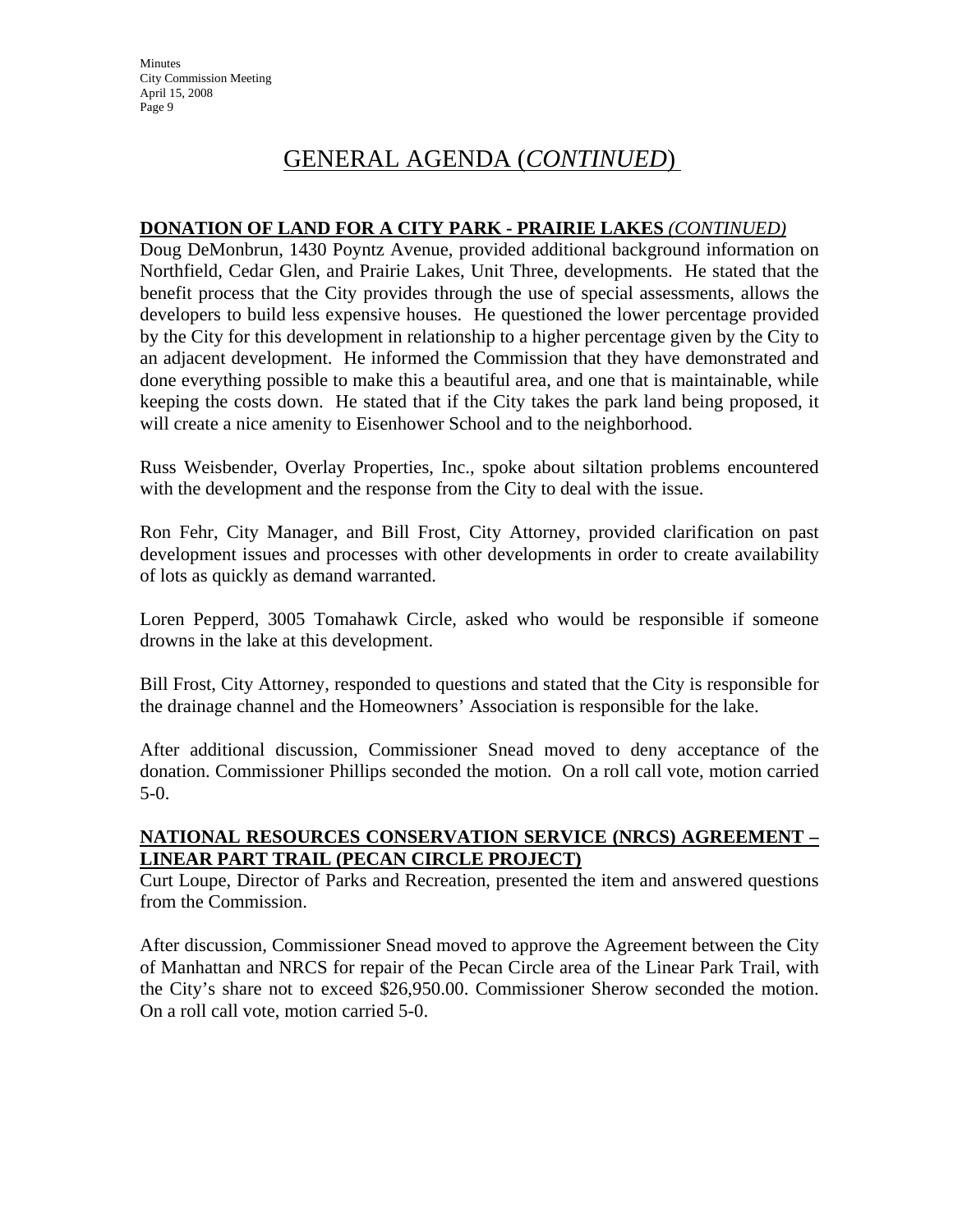## **EXECUTIVE SESSION**

At 10:02 p.m., Commissioner Snead moved to recess into Executive Session until 10:45 p.m. for the purpose of discussions with the City Attorney regarding pending legal matters that need to be confidential and that are deemed privileged in the attorney-client relationship. Commissioner Sherow seconded the motion. On a roll call vote, motion carried 5-0.

At 10:45 p.m., the Commission reconvened with Mayor Hatesohl and Commissioners Snead, Sherow, and Phillips in attendance. Commissioner Snead moved to recess into Executive Session until 11:00 p.m. for the purpose of discussions with the City Attorney regarding pending legal matters that need to be confidential and that are deemed privileged in the attorney-client relationship. Commissioner Sherow seconded the motion. On vote, motion carried 4-0.

At 11:01 p.m., the Commission reconvened with Mayor Hatesohl and Commissioners Strawn, Snead, Sherow, and Phillips in attendance. Commissioner Snead moved to adjourn. Commissioner Sherow seconded the motion. On vote, motion carried 5-0.

#### **ADJOURNMENT**

At 11:01 p.m., the Commission adjourned.

ees, CMC, City Clerk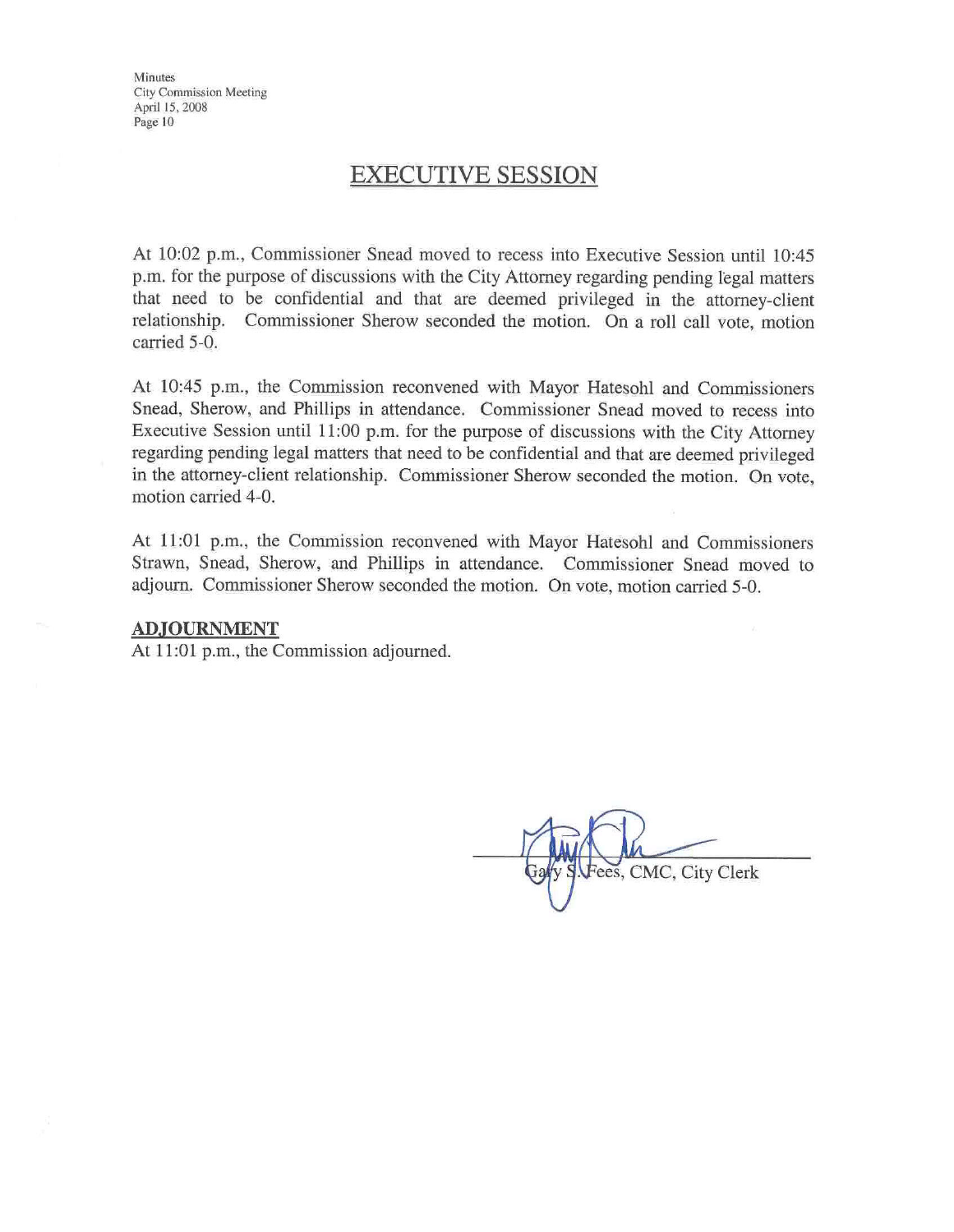#### **STAFF REPORT**

### **APPLICATION TO REZONE PROPERTY TO RESIDENTIAL PLANNED UNIT DEVELOPMENT DISTRICT**

## **BACKGROUND**

**FROM:** R-3, Multiple-Family Residential District and AO, Airport Overlay District.

**TO:** PUD, Residential Planned Unit Development District and AO, Airport Overlay District.

**OWNER/APPLICANT:** Stone Crest Land Company, LLC-Tom Farr.

**ADDRESS:** 1213 Hylton Heights Road, Manhattan, KS 66502.

**DATE OF PUBLIC NOTICE PUBLICATION:** Monday, February 25, 2008.

#### **DATE OF PUBLIC HEARING: PLANNING BOARD:** Monday, March 17, 2008. **CITY COMMISSION:** Tuesday, April 1, 2008.

**LOCATION:** Generally located along the east side of Scenic Drive, northeast of the intersection of Scenic Drive and Powercat Place, and southeast of the intersection of Scenic Drive and Highland Ridge Drive.

**AREA:** 14.13 acres, which includes all of Lot 166, Stone Pointe Addition, Unit Two and a portion of existing Scenic Park Court right-of-way generally located at the south end of the cul-de-sac turnaround, which will be vacated.

**PROPOSED USES:** Permitted uses include four-family and six-family single-family attached residential townhomes, common area, a small playground, public right-of-way, utility, drainage and travel easements. In addition, Tracts A and B in Stone Pointe Unit Two, which consist of entry islands on either side of the Stone Crest entrance off N. Scenic Drive, will be owned and maintained by the Stone Pointe Home Association; however, those two tracts are not included in the PUD.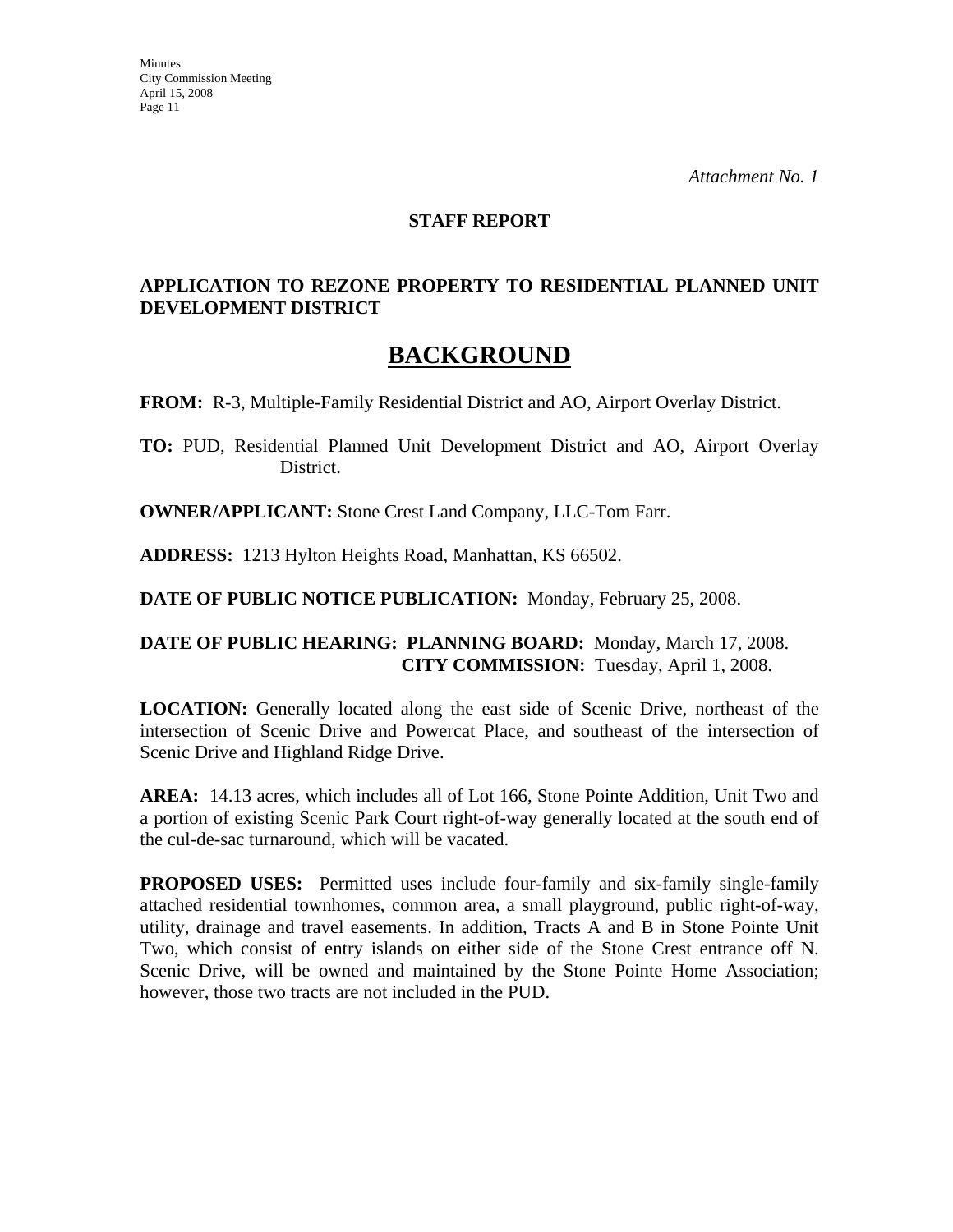*Attachment No. 1*

**PROPOSED BUILDINGS AND STRUCTURES:** Residential buildings consist of fifteen 4-plex and six 6-plex buildings, a total of 96 dwelling units. Each unit is a twostory, three bedroom dwelling with two and one-half bathrooms, living room, kitchen and dining room. Each unit has a two car enclosed garage with a driveway for two additional cars. Building heights are approximately 28 feet from grade to roof peak. Exterior materials are vinyl siding with first floor brick accent on the front and architectural roof shingles. Colors are in a range from earth tone colors such as brown, beige, and grey to muted shades such as red, blue and green. Each unit has a first floor covered rear patio.

Building setbacks from property lines along internal streets vary from 13 feet to 25 feet. Building minimum front yard setback off N. Scenic Drive is a minimum 25 feet with buildings below grade of N. Scenic Drive. The majority of buildings are set back greater than 25 feet off N. Scenic Drive right-of-way, or the PUD boundary, with buildings in the development generally no closer than 65 feet from the eastern edge of the improved N. Scenic Drive pavement.

Proposed residential density is approximately 7.66 dwelling units per net acre. *(Note: a restrictive covenant on Lot 166 was filed by the owner prior to annexation and rezoning in September 2006 with Stone Pointe Addition, Unit Two, which limits net density limits maximum residential density to 19 dwelling units per net acre.)*

The target market is primarily the military due to the site's location along N. Scenic Drive.

| <b>USE</b>             | <b>Acres/Square Feet</b> | Percentage |
|------------------------|--------------------------|------------|
| <b>Buildings</b>       | 128,619                  | 20.9%      |
| <b>Travel Easement</b> | 17,885                   | 2.9%       |
| Right-of-way           | 52,449                   | 8.5%       |
| Driveways              | 70,030                   | 11.4%      |
| <i>Sidewalks</i>       | 10,016                   | 1.6%       |
| Playground             | 1,254                    | .2%        |
| Landscape/Open         | 335,797                  | 54.5%      |
| Space/Common Area      |                          |            |

## **PROPOSED LOT COVERAGE**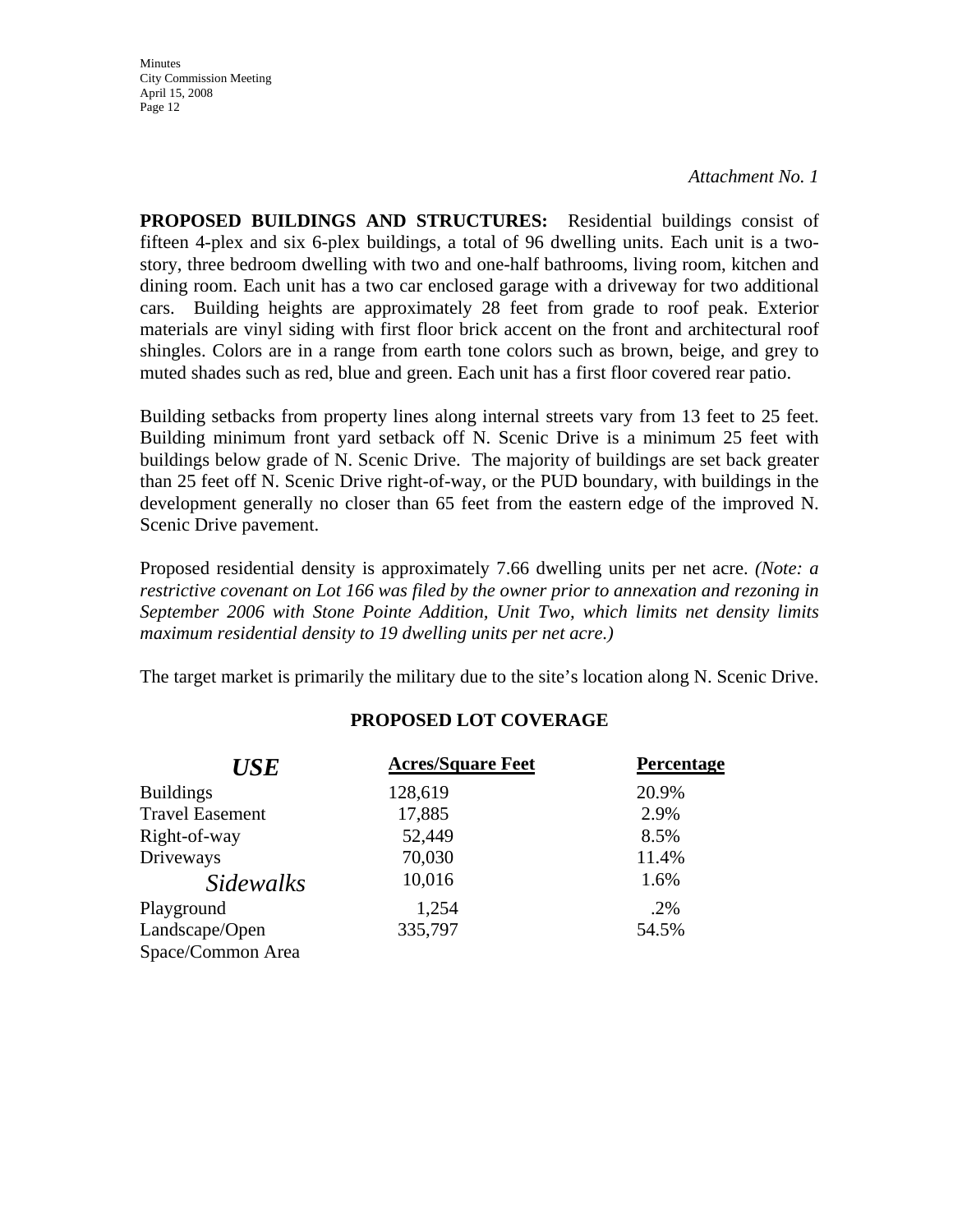*Attachment No. 1*

#### **PROPOSED SIGNS**

| <b>Type</b>      | <b>Dimensions</b>                   | <b>Lighting</b> |
|------------------|-------------------------------------|-----------------|
| Two Ground entry | 5 feet in height by 8 feet in Unlit |                 |
|                  | width                               |                 |

Each ground entry sign is shown as an irregular shaped limestone slab, which will be placed on a concrete base. One sign is proposed in the entry island off Stone Crest Drive and the second at the Scenic Park Lane entry. Both signs will be maintained by the Homes Association.

**PROPOSED LIGHTING:** Standard Westar street light poles will be in public streets. Residential lights standard residential front door and porch lights (see building elevation).

# **REVIEW CRITERIA FOR PLANNED UNIT DEVELOPMENTS**

**1. LANDSCAPING:** The site will be landscaped with a mixture of deciduous, ornamental, and evergreen trees, primarily along streets and at entrances to the PUD. Areas around the dwelling units will be seeded. Landscape planting beds are proposed at the exterior fronts of dwellings. Underground irrigation will be provided to maintain these areas. In addition, two retaining wall spaces will be landscape with honeysuckle and juniper shrubs and evergreen trees. Tracts A and B in Stone Pointe Addition, Unit Two, will be landscaped and owned and maintained by the Home Association. Common areas in the PUD that outside of lots will be seeded with grass. The Home Association will maintain landscaping and common area spaces.

**2. SCREENING:** A six foot cedar fence will screen the rear of buildings from the proposed playground. No other screening is proposed. A limited number of dwelling units have the back of the building facing N. Scenic Drive, all of which are below grade of the street and setback from the street at least 65 feet. Given the physical conditions, screening of the backs of buildings is not proposed or recommended. No dumpsters are proposed and units will have individual trash pickup. Proposed Stone Pointe Declarations prohibit storage except within the dwelling or garage, and within the garage in such manner as not to prohibit its use for parking (page 32, 21-7 (i) Storage).

**3. DRAINAGE:** The tract drains to the north to a detention basin in the northeast corner of existing Lot 166, which has been graded and contoured to serve as a detention basin. The storm water then drains to the north through natural ravines through adjacent property to drainage easements in Stone Pointe Addition and eventually to Wildcat Creek. Internal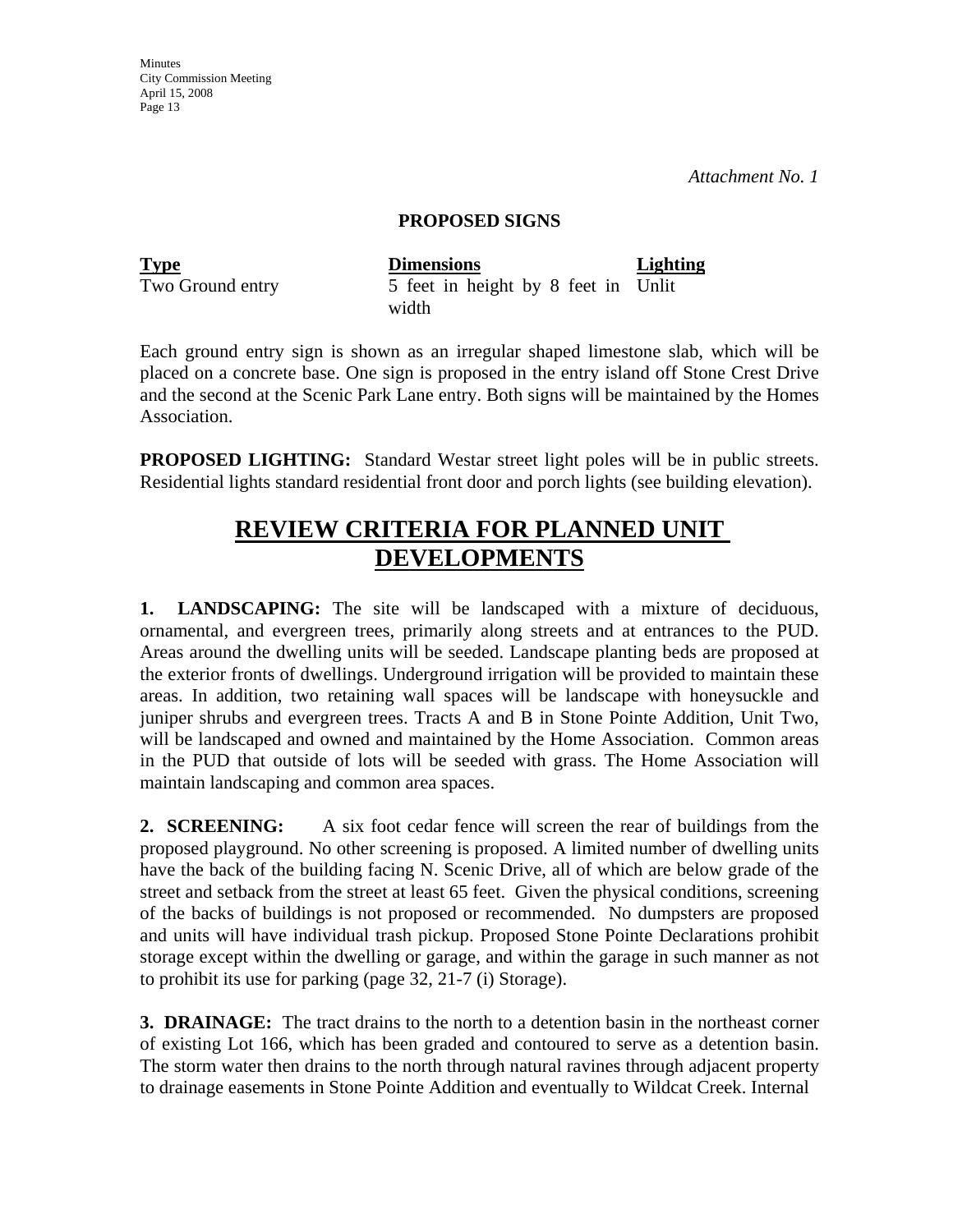*Attachment No. 1*

drainage is conveyed by sheet flow and storm sewer pipes and inlets to the detention basin. The farm pond, now a drainage basin, in the northeast corner of the site was set out in a drainage and conservation easement on the Final Plat of Stone Pointe Addition, Unit Two. The conservation easement allows for the alteration of contours and removal of vegetation for public improvements, such as the drainage basin. The PUD notes the basin as a detention easement. The City Engineer reviewed the drainage analysis previously submitted with the Stone Pointe Preliminary Plat and a new analysis is not required with the PUD (see attached 2008 memo from City Engineer).

**4. CIRCULATION:** Internal circulation is safe and efficient. Access at the south end of the PUD is an extension of platted street, Stone Crest Drive, which also intersects with N. Scenic Drive. The south part of the site will be accessed from proposed Scenic Park Lane and Scenic Park Place, a Travel Easement. Turnarounds are provided off each end of the Travel Easement for large vehicles including fire trucks. The Fire Department reviewed and accepted the turnarounds.

Sidewalk will be provided on one side of all streets, except on the southern part of Scenic Park Place due to driveways and slope. A pedestrian sidewalk connects from the southern buildings off Scenic Crest Place to Stone Crest Court. Sidewalk will need to be provided along Scenic Drive when the street is built to an urban section, if sidewalk is required.

Off-street parking is proposed to provide four parking spaces per unit, two in the garage and two on the driveway for each three bedroom unit, which should be adequate for the townhome units. Proposed Stone Pointe Declarations prohibit garage space to be used for any purpose other than parking vehicles, except storage is allowed within the garage in such manner as not to prohibit its use for parking (page 31 (21.7 (c), Parking on Streets and page 32, 21-7 (i) Storage).

The City Engineer reviewed the traffic analysis previously submitted with the Stone Pointe Preliminary Plat and a new analysis is not required with the PUD as traffic issues were adequately addressed in 2006 (see attached 2008 memo from City Engineer). The Preliminary Plat was approved with the following conditions (*italicized comments from City Engineer)*:

1. The developer shall be required to satisfy all design requirements for the transportation improvements for Highland Drive South (Scenic Park Court) and 4- Plex entrance located north future Miller Parkway. Access permits will be needed from Riley County Public Works Department because this route is still under their jurisdiction. Intersection and stopping sight distance calculations and field measurements for both locations should be forwarded to Riley County Engineer for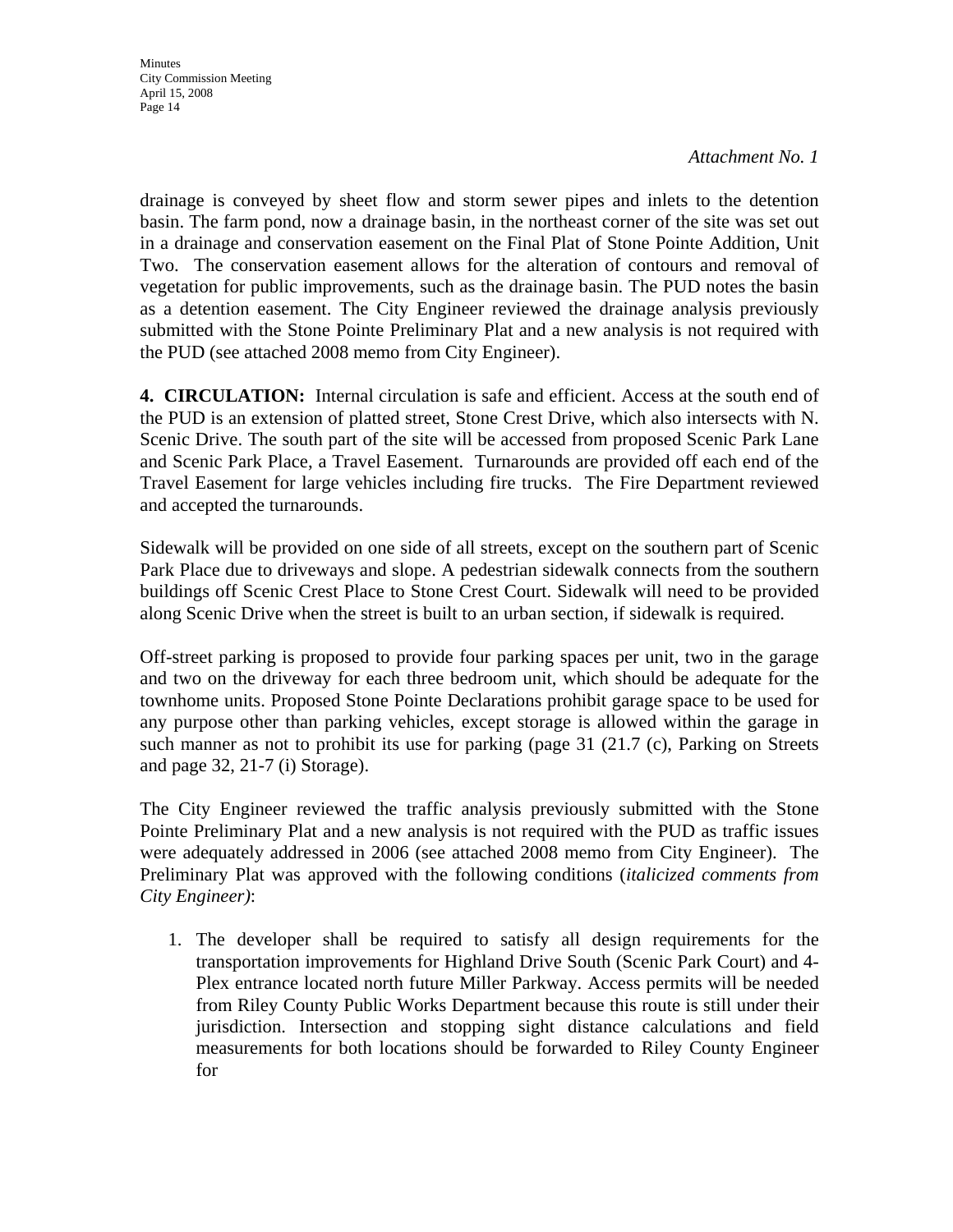Minutes City Commission Meeting April 15, 2008 Page 15

> review and approval. *(The main intersection of Highland Drive South is under construction for new turn lanes and will be completed this summer of 2008.)*

- 2. The platting of the location of the intersection of Miller Parkway & Scenic Drive should only be shown as **conceptual only**. There are multiple aspects that have not been studied for this intersection. Miller Parkway is scheduled for design in 2007 and will be an important connection of collector and arterial street. *Not applicable in this phase of the development.)*
- 3. The intersection of Highland Drive South should be constructed as three lane section for the first 100 feet after the radii point from Scenic Drive. There should be one lane for inbound traffic off Scenic Drive and there should be two lanes for outbound traffic (Left Lane & Shared Through/Right Lane) onto Scenic Drive. *The intersection was designed and is now under construction as the required three lanes and will be completed this summer of 2008.)*

The City Engineer notes that parking should be prohibited along the east side of proposed Stone Crest Way, a new public right-of-way due to the driveways on the west side and the narrower street width. Parking will be allowed on the west side of the street.

**5. OPEN SPACE AND COMMON AREA:** Each residential building and a portion of the surrounding yard will be platted as individual lots. The remainder of the PUD is common area/open space and a travel easement, which will be owned and maintained by a Home Association.

**6. CHARACTER OF THE NEIGHBORHOOD:** The area is characterized as a developing growth corridor of the City with single-family, two-family and multiple-family residential development to the north, as well as a large undeveloped tract, which remains in Riley County. Highland Meadows Additions are to the northwest and are single-family, two-family and multiple-family residential development. Development occurring in the Lee Mill Heights and Miller Ranch areas can be expected to grow towards the site. Street connections from Lee Mill Heights and Miller Ranch with Stone Pointe at its very southern part, south of the PUD, will accommodate future access to other parts of the City.

# **MATTERS TO BE CONSIDERED WHEN CHANGING ZONING DISTRICTS**

**1. EXISTING USE:** The site is a platted multiple family residential lot, which has been graded and contoured, primarily in the northern part of the site.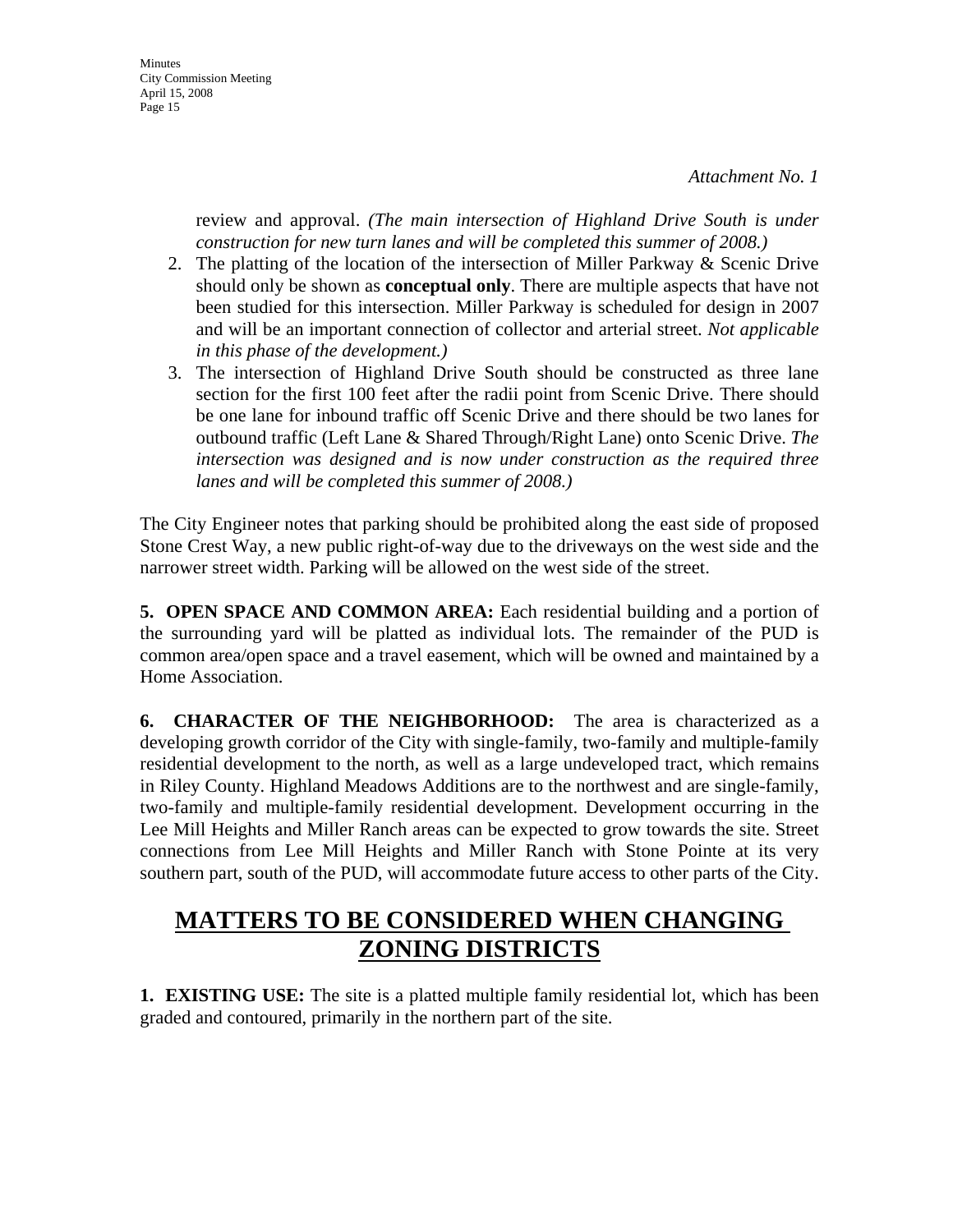*Attachment No. 1*

**2. PHYSICAL AND ENVIRONMENTAL CHARACTERISTICS:** Streets are rough graded and sanitary sewer and water lines are extended towards the south part of the site. The detention basin has been graded. The southernmost part of the site remains typical Flinthills landform. The site slopes downhill from the south to the north and drains generally to the north-northeast to Wildcat Creek.

The site is within the Conical Zone of Manhattan's Regional Airport, which requires that the AO, Airport Overlay District, be added to site. Future uses (structures and trees), which are within the limits of the Conical Zone may be required to obtain, and be granted, an Airport Compatible Use Permit prior to construction, planting or change to the structure or tree (*see below under CONSISTENCY WITH INTENT AND PURPOSE OF THE ZONING ORDINANCE for further information concerning the AO District*).

## **3. SURROUNDING LAND USE AND ZONING:**

**(a.) NORTH:** Single-family dwelling, agricultural wooded and rural home site, and undeveloped Stone Pointe Addition; G-1 District, and R-1/AO District.

**(b.) SOUTH:** an undeveloped C-2, Neighborhood Shopping District with AO District preliminarily platted as one commercial lot.

**(c.) EAST:** an undeveloped R-3/AO District preliminarily platted as two lots.

**(d.) WEST:** N. Scenic Drive, agricultural and rural single-family dwellings; G-1 District and A-5, Single Family Residential District.

### **4. CHARACTER OF THE NEIGHBORHOOD:** See above.

**5. SUITABILITY OF SITE FOR USES UNDER CURRENT ZONING:** As currently zoned and platted, Lot 166 is suitable for one multiple family residential building subject to the Zoning Regulations.

**6. COMPATIBILITY OF PROPOSED DISTRICT WITH NEARBY PROPERTIES AND EXTENT TO WHICH IT MAY HAVE DETRIMENTAL AFFECTS:** The site is in a growth corridor of the City. Increases in light, noise and traffic are expected, which should be similar to the same affects generated by Highland Meadows and Stone Pointe subdivisions. The rezoning to PUD was anticipated with the rezoning to R-3/AO District in 2006. The note "Future PUD" is shown on Lot 166 on the approved Preliminary Plat.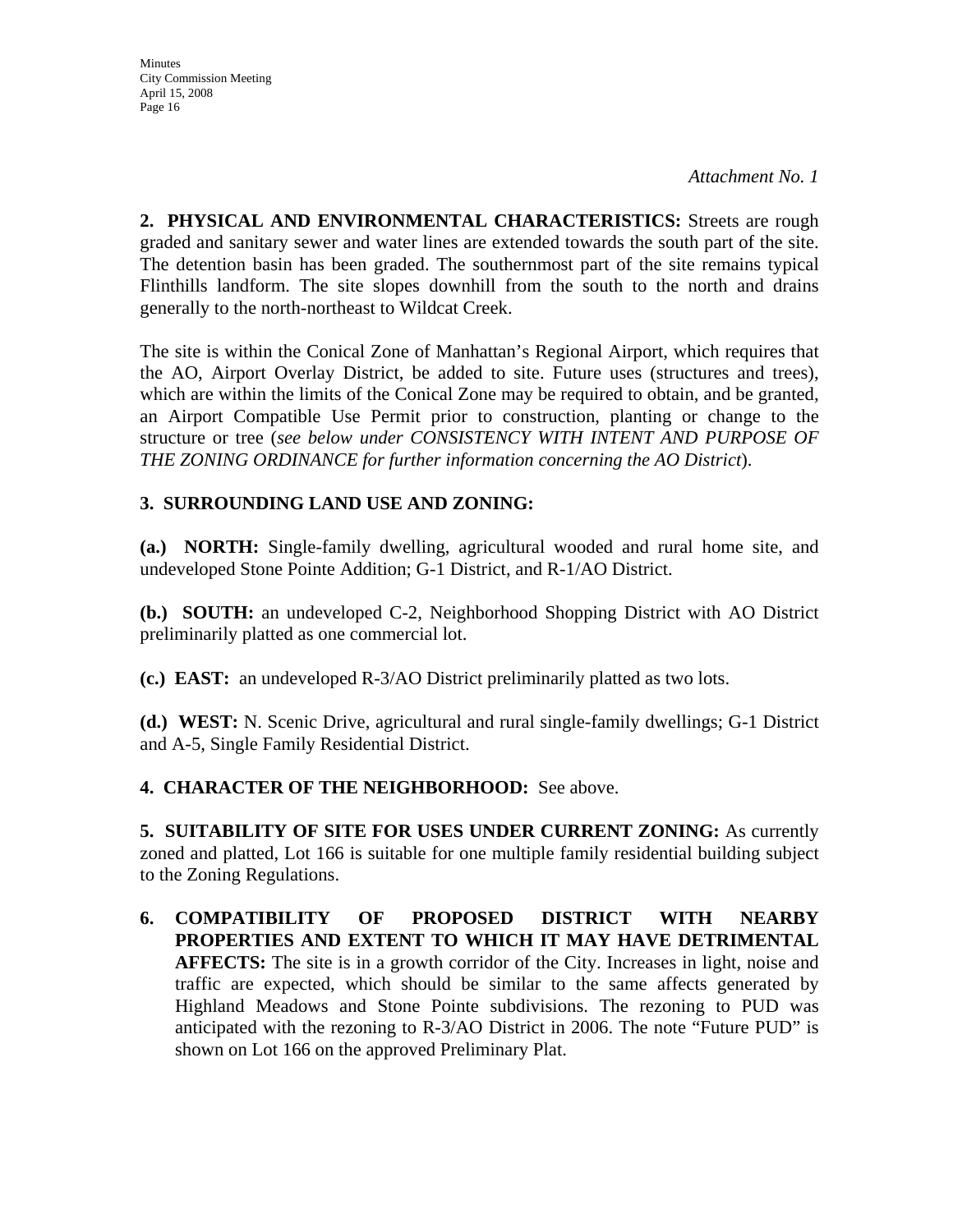*Attachment No. 1*

**7. CONFORMANCE WITH COMPREHENSIVE PLAN:** The proposed site is shown on the Future Land Use map in the Southwest Planning Area as a combination of Residential Medium High Density (RMH), and Preserved Open Space. The site is also located in the Miller Ranch Special Planning Area and is in the Conical Zone of the Manhattan Regional Airport. The AO, Airport Overlay District will be added as an overlay district to the specific portions of Stone Pointe Addition that are affected by the Conical Zone.

Residential designations: Densities within a Residential Medium/High neighborhood range from 11 to 19 dwelling units per net acre. Appropriate housing types may include a combination of small lot single-family, duplexes, townhomes, or four-plexes on individual lots. However, under a planned unit development concept, or when subject to design and site plan standards (design review process), larger apartment or condominium buildings may be permissible as well, provided the density range is complied with.

The existing R-3 District would allow no more than 19 dwelling units per net acre. The applicant filed restrictive covenant with Stone Pointe Addition, Unit Two in 2006, which limits net density to no more than 19 dwelling units per net acre, which is the upper limit of the RMH category. The proposed net density in Stone Pointe Townhomes is 7.66 dwelling units per net acre, which is below the RMH density and more consistent with a low density development. The Plan would suggest a higher density as appropriate, but terrain plays a large factor is limiting density to the recommended range of 11 to 19 units per net acre.

Applicable policies to The Miller Ranch Special Planning Area include:

### **MR 5: Views from Scenic Drive**

*Development, including signage, should be set back from Scenic Drive to protect views and existing vegetation. The master plan for Miller Ranch should incorporate a buffer zone or overlay area along Scenic Drive designed to protect views, existing vegetation, and other important attributes of the area's scenic quality. Development of a neighborhood center, as described in MR 4, should occur east of the Scenic Drive buffer or overlay and be sited in a manner that minimizes visual impact on the Scenic Drive Corridor.*

### **MR 7: Airport Airspace Regulations**

*Development shall be consistent with established airspace regulations for the Manhattan Regional Airport and the Airport Master Plan.* 

The proposed rezoning conforms to the Comprehensive Plan.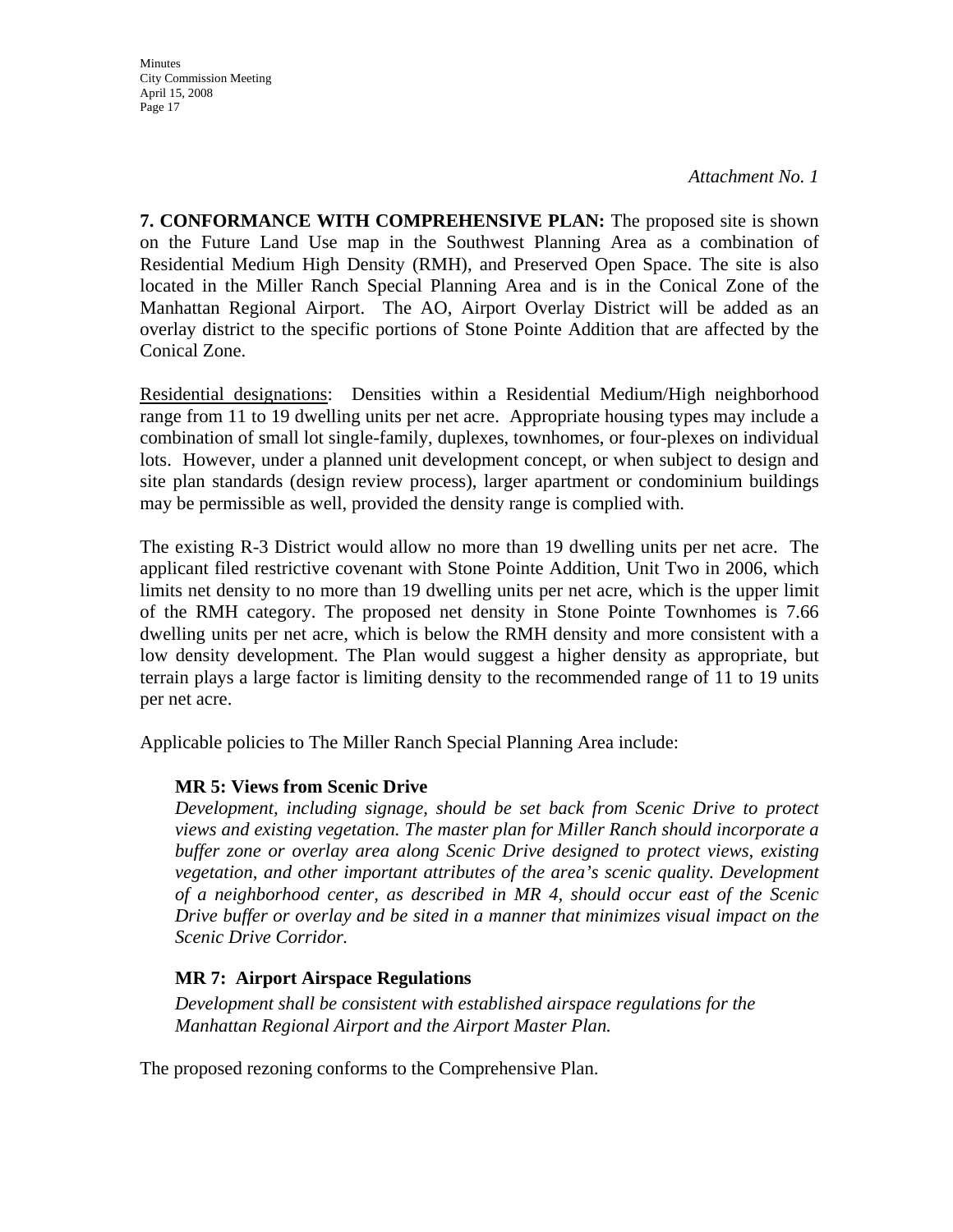- **8. ZONING HISTORY AND LENGTH OF TIME VACANT AS ZONED:** The chronology below describes all of Stone Pointe Addition, Unit Two, to include the proposed PUD (Lot 166).
- July 17, 2006 Manhattan Urban Area Planning Board recommends approval of annexation and rezoning of the Stone Pointe Addition, Unit Two, from G-1, General Agricultural District, to R, Single-Family Residential District with AO, Airport Overlay District; and R-3, Multiple-Family Residential District with AO, Airport Overlay District; and C-2, Neighborhood Shopping District with AO, Airport Overlay District.
- August 15, 2006 City Commission approves first reading of annexation and rezoning to R, Single-Family Residential District with AO, Airport Overlay District; and R-3, Multiple-Family Residential District with AO, Airport Overlay District; and C-2, Neighborhood Shopping District with AO, Airport Overlay District.
- September 5, 2006 City Commission approves Ordinance Nos. 6564 and 6564 annexing and rezoning Stone Pointe Unit Two, to R, Single-Family Residential District with AO, Airport Overlay District; and R-3, Multiple-Family Residential District with AO, Airport Overlay District; and C-2, Neighborhood Shopping District with AO, Airport Overlay District.
- November 6, 2006 Manhattan Urban Area Planning Board approves Preliminary Plat of Stone Pointe Addition, Unit Two.
- December 19, 2006 Manhattan Urban Area Planning Board approves Final Plat of Stone Pointe Addition, Unit Two.
- January 9, 2007 City Commission accepts easements and right -of-way as shown on the Final Plat of Stone Pointe Addition, Unit Two.

**9. CONSISTENCY WITH INTENT AND PURPOSE OF THE ZONING ORDINANCE:** The intent and purpose of the Zoning Regulations is to protect the public health, safety, and general welfare; regulate the use of land and buildings within zoning districts to assure compatibility; and to protect property values.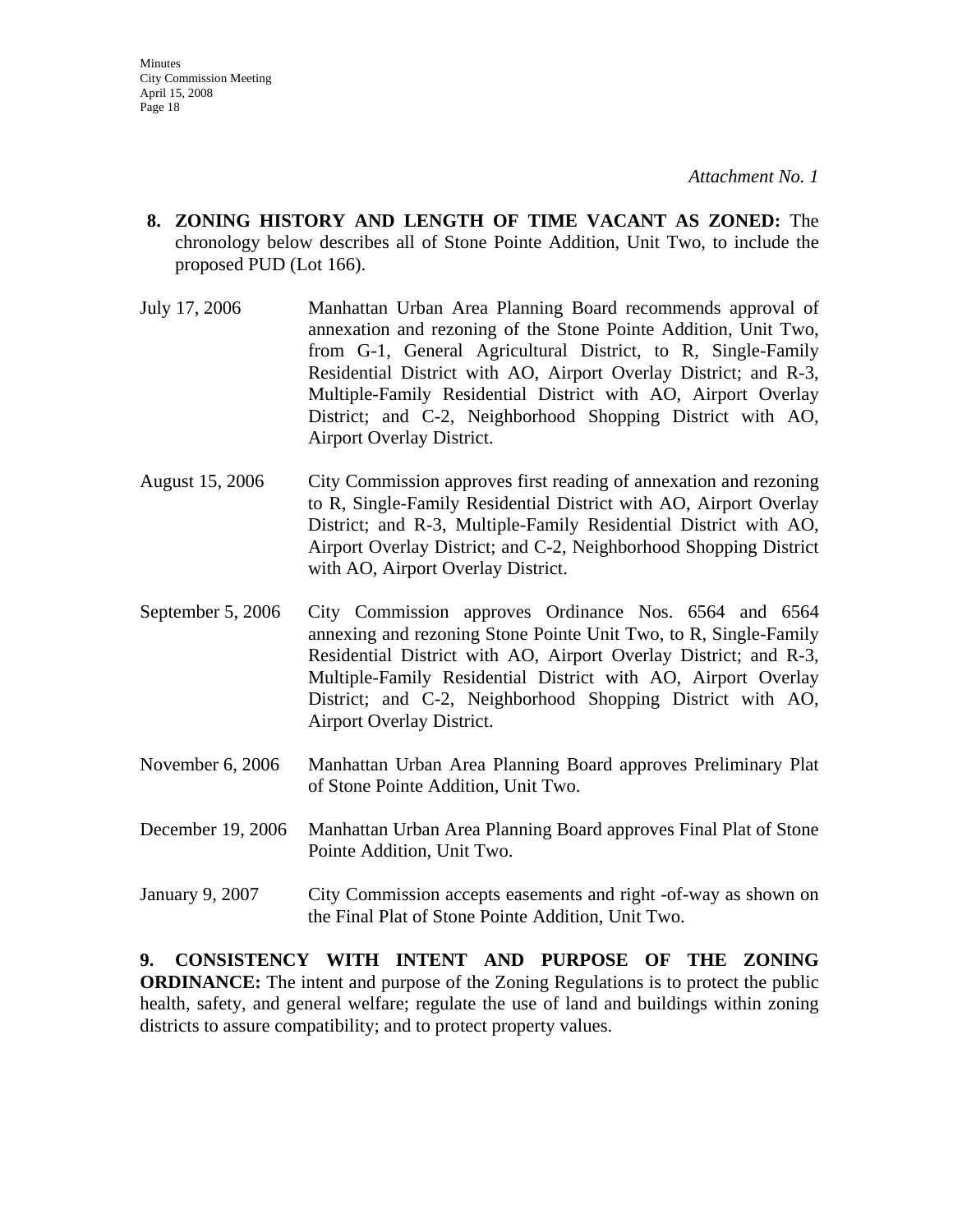**Minutes** City Commission Meeting April 15, 2008 Page 19

The PUD Regulations are intended to provide a maximum choice of living environments by allowing a variety of housing and building types; a more efficient land use than is generally achieved through conventional development; a development pattern that is in harmony with land use density, transportation facilities and community facilities; and a development plan which addresses specific needs and unique conditions of the site which may require changes in bulk regulations or layout. The proposed PUD is consistent with the intent and purposes of the Zoning Regulations, and the intent of the PUD Regulations, subject to the conditions of approval.

Subject to the conditions of approval, proposed Stone Pointe Townhomes PUD is consistent with the Zoning Regulations.

The AO District "is intended to promote the use and development of land in a manner that is compatible with the continued operation and utility of the Manhattan Municipal Airport so as to protect the public investment in, and benefit provided by the facility to the region. The district also protects the public health, safety, convenience, and general welfare of citizens who utilize the facility or live and work in the vicinity by preventing the creation or establishment of obstructions or incompatible land uses that are hazardous to the airport's operation or the public welfare."

The site is within the Conical Zone, which is, in general terms, established as an airspace that extends outward and upward in relationship to the Airport and is an approach zone height limitation on the underlying land. Future uses (structures and trees, existing and proposed) in the AO District may be required to obtain an Airport Compatible Use Permit, unless circumstances indicate that the structure or tree has less than 75 vertical feet of height above the ground and does not extend above the height limits prescribed for the Conical Zone.

- **10. RELATIVE GAIN TO THE PUBLIC HEALTH, SAFETY AND WELFARE THAT DENIAL OF THE REQUEST WOULD ACCOMPLISH, COMPARED WITH THE HARDSHIP IMPOSED UPON THE INDIVIDUAL OWNER:** There appears to be no relative gain to the public, which denial would accomplish. The AO District requires that future uses be reviewed in order to protect airspace. No adverse impacts to the public are expected. There may be a hardship to the applicant if the rezoning is denied.
- **11. ADEQUACY OF PUBLIC FACILITIES AND SERVICES:** The site is within the Urban Service Area and can be served by public improvements, including street, water, fire service and sanitary sewer.
- **12. OTHER APPLICABLE FACTORS:** None.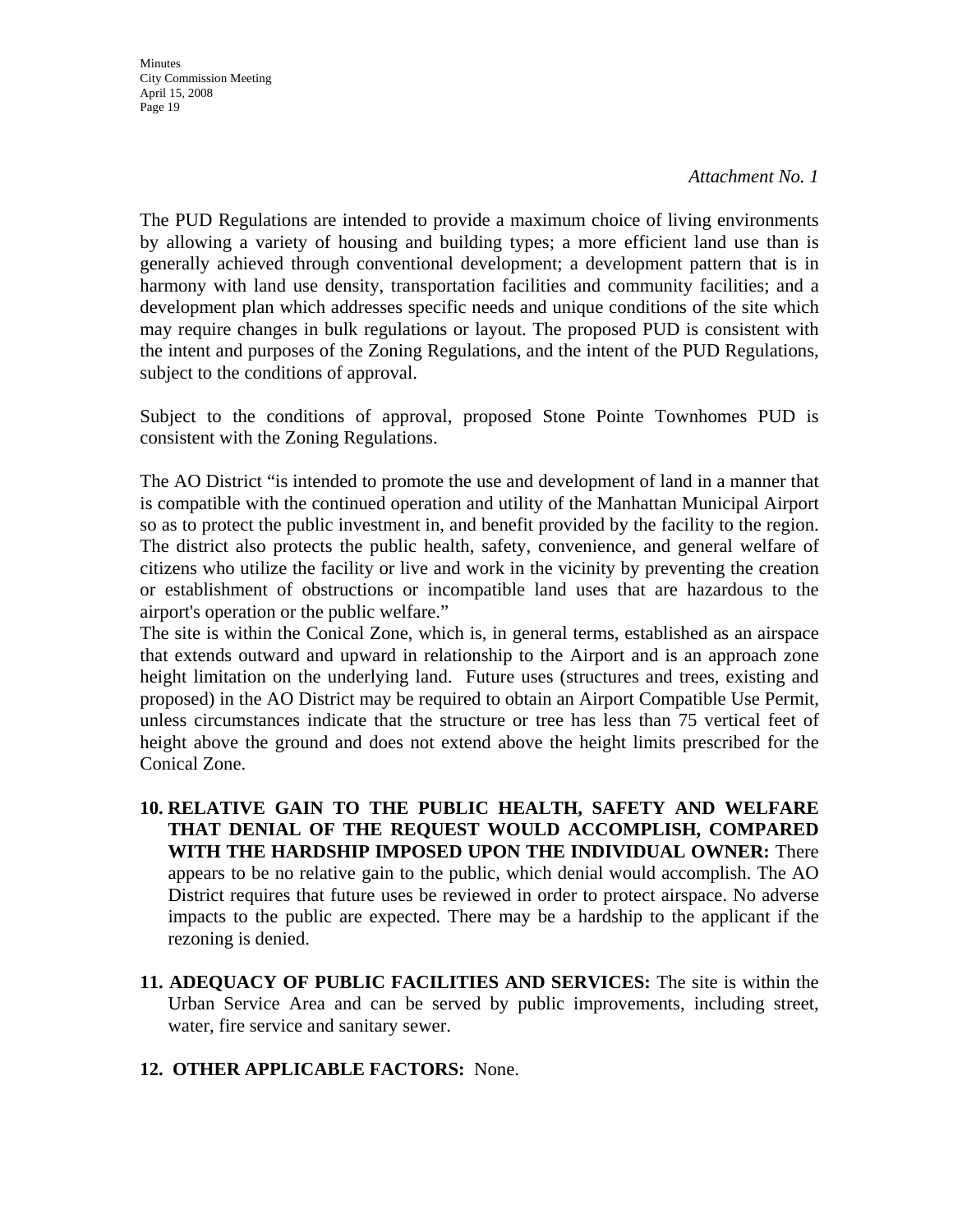## **13. STAFF COMMENTS AND RECOMMENDATION:**

City Administration recommends approval of the proposed rezoning of the Stone Pointe Townhomes Residential Planned Unit Development from R-3, Multiple-Family Residential District and AO, Airport Overlay District, to PUD, Residential Planned Unit Development District and AO, Airport Overlay District, with the conditions:

- 1. Permitted uses shall include ninety six (96) residential townhome units.
- 2. Landscaping and irrigation shall be provided pursuant to a Landscaping Performance Agreement between the City and the owner, which shall be entered into prior to issuance of a building permit.
- 3. Two ground entry signs and exempt signage described in Article VI, Section 6-104  $(A)(1),(2),(4),(5),(7)$  and  $(8)$ ; and Section 6-104  $(B)(1)$ and (2), of the Manhattan Zoning Regulations shall be permitted.
- 4. All landscaping and irrigation shall be maintained in good condition.
- 5. No parking shall be allowed along the entire length of the east side of the Stone Crest Way right-of-way driving lane and shall be appropriately signed as No Parking.

## **ALTERNATIVES:**

- 1. Recommend approval of the proposed rezoning of the Stone Pointe Townhomes Residential Planned Unit Development from R-3, Multiple-Family Residential District and AO, Airport Overlay District, to PUD, Residential Planned Unit Development District and AO, Airport Overlay District stating the basis for such recommendation, with the conditions listed in the Staff Report.
- 2. Recommend approval of the proposed rezoning of the Stone Pointe Townhomes Residential Planned Unit Development from R-3, Multiple-Family Residential District and AO, Airport Overlay District, to PUD, Residential Planned Unit Development District and AO, Airport Overlay District, and modify the conditions, and any other portions of the proposed PUD, to meet the needs of the community as perceived by the Manhattan Urban Area Planning Board, stating the basis for such recommendation, and indicating the conditions of approval.
- 3. Recommend denial of the proposed rezoning, stating the specific reasons for denial.
- 4. Table the proposed rezoning to a specific date, for specifically stated reasons.